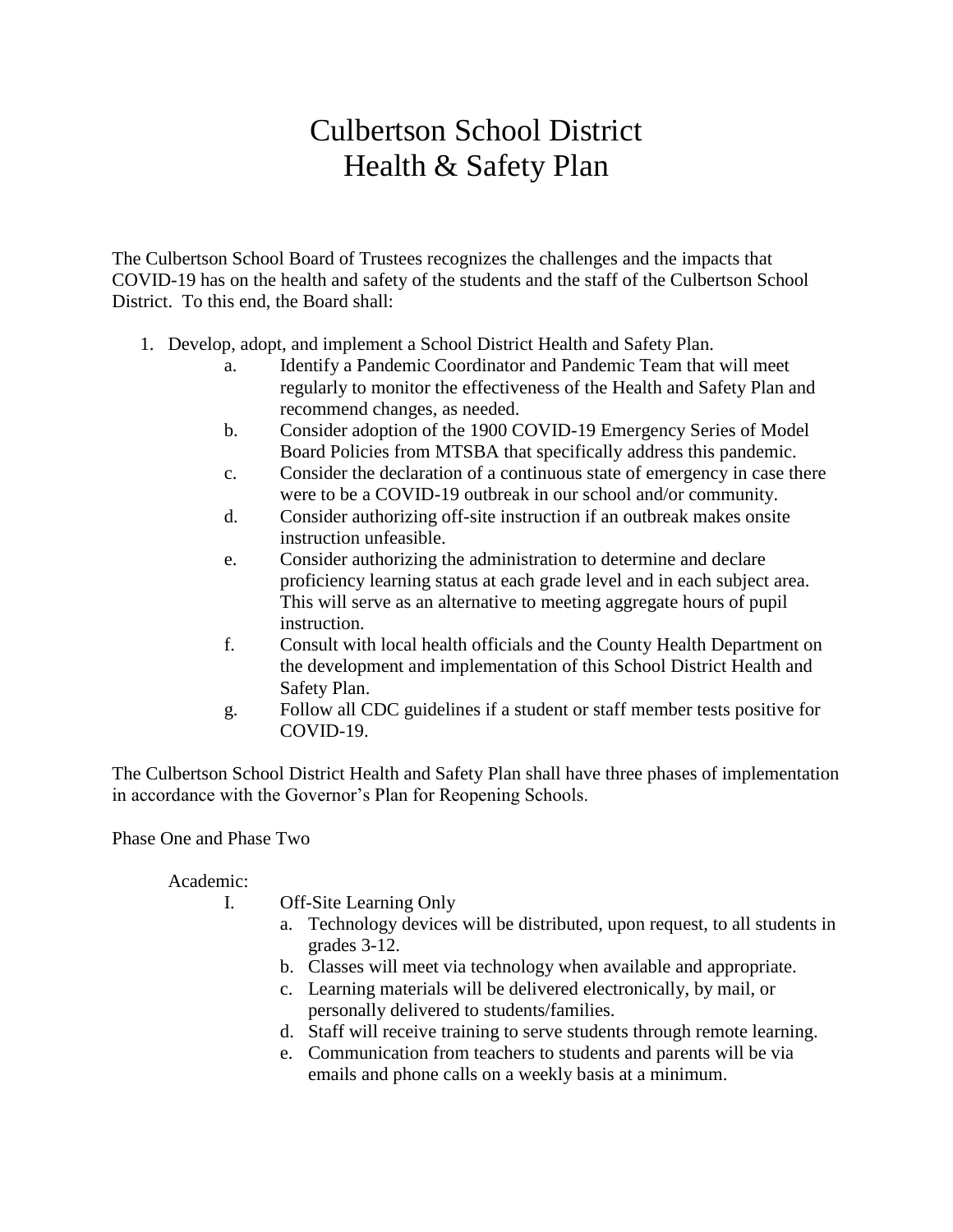f. Consideration for IEP and Section 504 accommodations will be recognized and implemented for each student in each applicable subject.

Academic:

I. On-Site Learning Only

- g. Accommodations will be made for students and staff in an at-risk group or for those caring for someone in an at-risk group.
- h. Use of the Google platform for lessons at least one day per week at the junior high and high school levels as a bridge for potential off-site learning.
- i. Consider elementary students remaining in their homerooms during specialist time, if possible.

Physical and Structural:

- I. On-Site Learning Only
	- a. Consider staggering the arrival and unloading of buses at the school.
	- b. Consider increased parking distance between buses for the purpose of loading buses at the conclusion of school each day.
	- c. Implementation of strategies to keep students from congregating at school entrances before school and at the conclusion of lunch and/or recess time.
	- d. Clean and sanitize facilities daily in accordance with CDC guidelines.
	- e. Allow for the optional wearing of masks by students and staff while on campus unless masks are otherwise required by the county health department or other governmental entity.
	- f. HVAC filters will be changed in accordance with CDC guidelines.
	- g. Protocols will be implemented to reduce the number of students and staff touching door surfaces when entering and leaving the building during recess times.
	- h. Student seating in classrooms will be done to maximize social distancing.
	- i. Protocols will be implemented to minimize student contact while transitioning between classes during the school day.
	- j. The lunchroom will utilize all available tables to maximize social distancing during lunchtime.
	- k. Schedules will be made for regular handwashing and sanitizing for staff and students throughout the school day.

Social, Emotional, and Behavioral:

- I. On-Site or Off-Site Learning
	- a. Staff training will be offered to identify students struggling with trauma.
	- b. Resources and training will be offered for students and staff recovering from traumatic events.